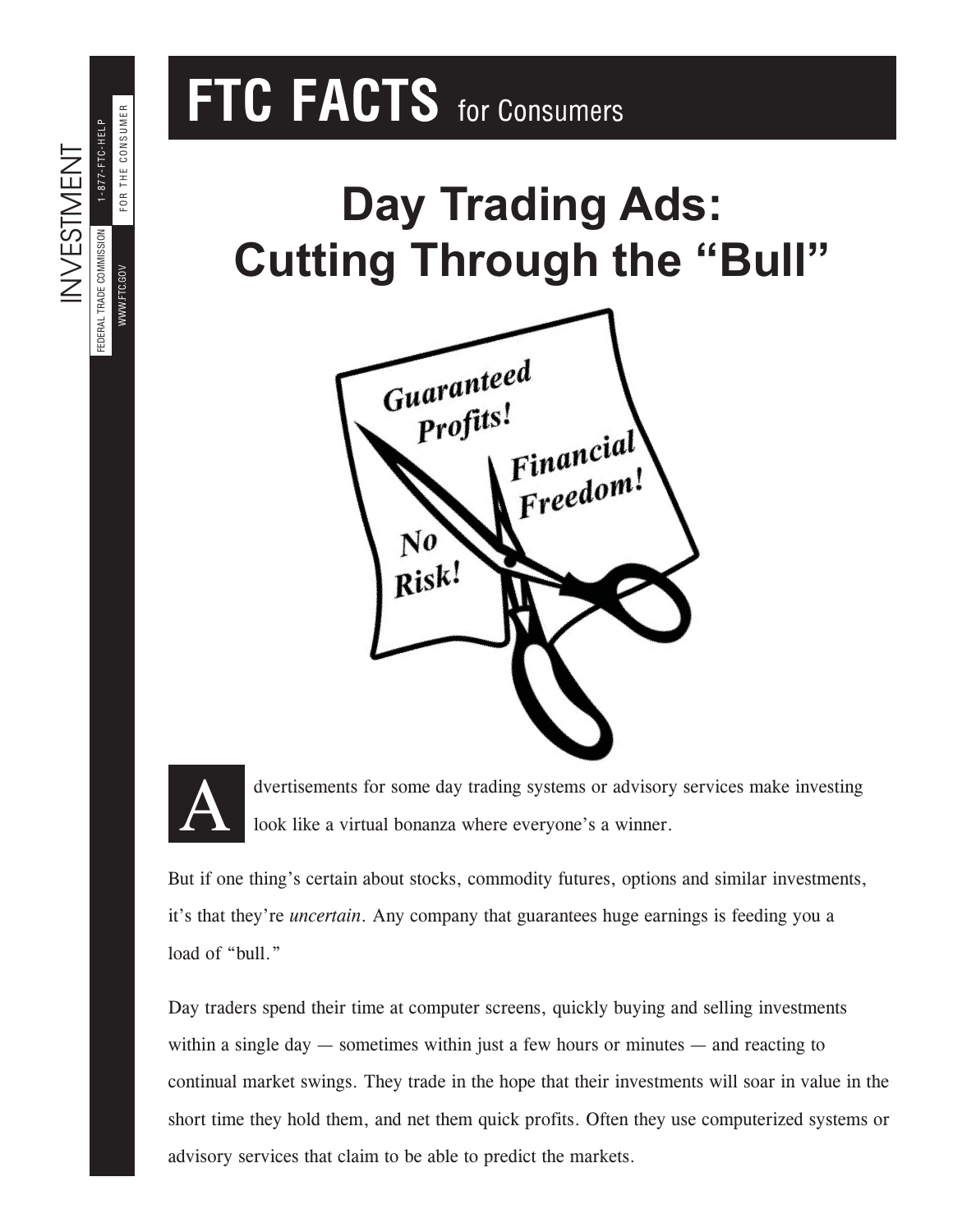### Facts for Consumers

No doubt about it, this is a risky business. Despite the picture of investing success painted by some day trading companies' ads, far more day traders lose money than make it. Some traders lose big, forfeiting their student loan money, second mortgages or retirement funds. In addition, people who trade on margin or sell short risk losing much more than their investment.

Every time investors make a trade, they pay a commission. That's true whether they buy or sell and whether they make money or lose their shirt.

#### **Read Between the Lines**

Learning the language of day trading can help you separate fact from fantasy when reading an ad or listening to a commercial.

**If the ad promises...** *"The potential to make a six or seven figure annual income from trading is at the ends of your fingertips."*

**Remember that...** It's dangerous to fall for extravagant profit claims. Many are based on hypothetical performance, meaning that no trades were ever really made. And it's far from certain that a bona fide trader will be able to place the same trades as the hypothetical trader. Actual results may not match the hypothetical performance — and even trading advisors with a long track record of success can lose a fortune suddenly.



**If the ad promises...** *"The absolute best trading system with a profit-to-loss ratio of 12-to-1 and an average return better than 18 percent per trade..."*

**Remember that...** Even if the system really has had such successes, past performance is no guarantee of future results and nobody — not even financial experts — can guarantee what the market is going to do from day to day or even minute to minute. No matter how strong the market may seem and how solid a particular company may appear, prices can skyrocket or plummet faster than you can say "Wall Street."



**If the ad promises...** *"Our software signals precisely when to buy and when to sell a particular security, allowing you the opportunity to make money regardless of the market going up or down..."*

Remember that... As tempting as it might be to leave your investment decisions in the hands of a software program, the ultimate responsibility for protecting your investment belongs to you. No matter how sophisticated a system for evaluating investments might sound, there's no way to guarantee the future performance of investments. If there were, you can be sure that the software developers would be making their money using their programs themselves, not promoting it to others!



**If the ad promises...** *"Our recommendations returned an average annual return of 250 percent. If you can just follow our recommendations, you will make money."*

**Remember that...** There's no fail-safe way to invest without any risk. High-yield investments tend to involve high risk. Be particularly suspicious of sales pitches that play down risk or portray written risk disclosures as routine formalities. Believe the risk disclosures that say you could lose your whole investment. Jumping on a "hot" investment tip is a good way to get "burned."



**If the ad promises...** *"Timothy Smith, who used our system wrote to us, '... at night I work with your trading system for a few hours and am averaging more than \$500 a day.'"*

**Remember that...** Everyone loves a good testimonial, but it's smart to be wary of them. The story may or may not be true. And it's highly unlikely that the testimonial reflects the actual experiences of other people using the system or advisory service — or the result you're hoping for.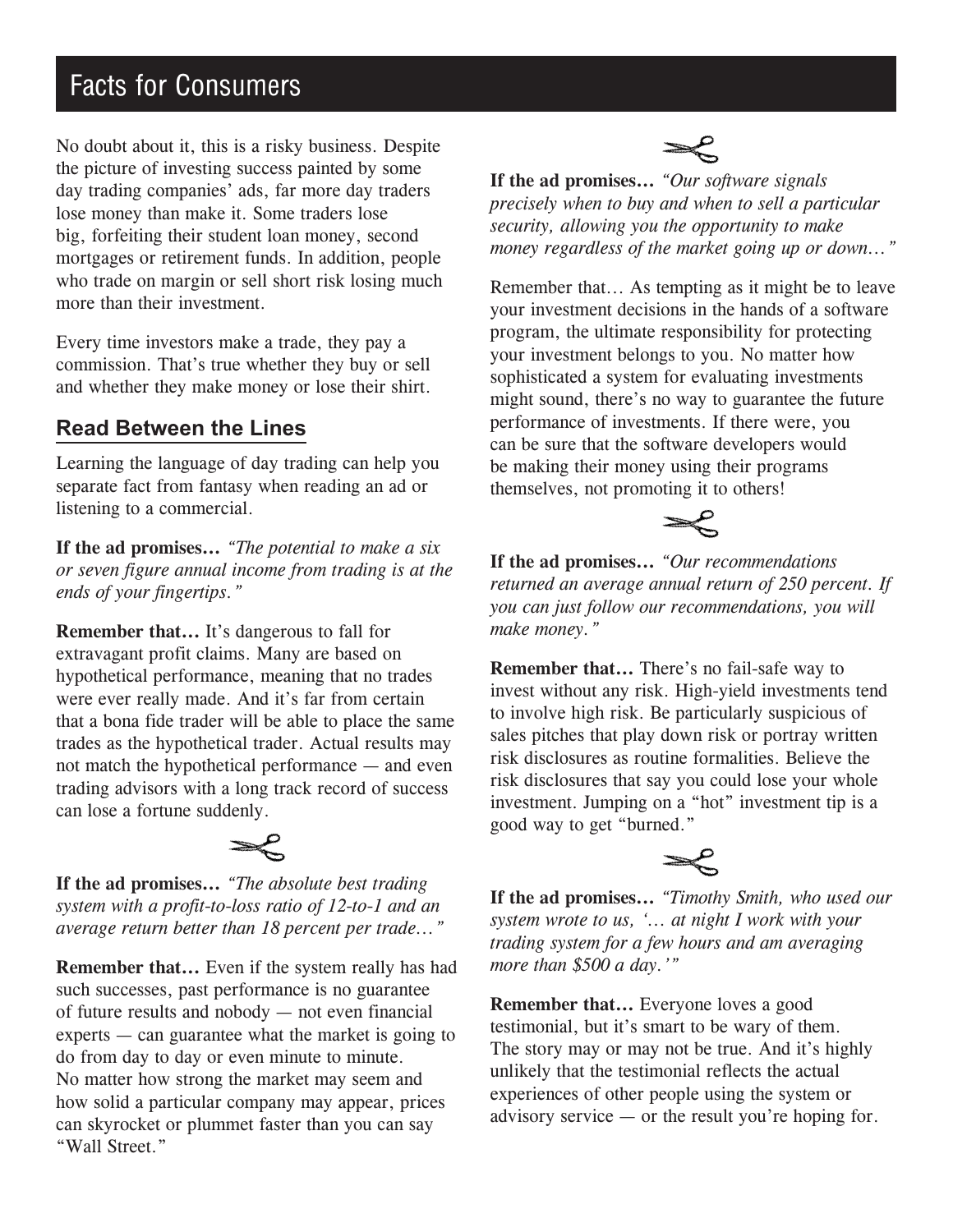#### **Invest Carefully**

Whether or not you're a day trader, your best protection as an investor is to know what you're buying, what the ground rules are when you buy and sell, and what level of risk you're assuming.

If you decide to do business with a company offering day trading systems or advisory services, it's important to check it out before putting your money on the line.

- If the trading system involves stocks, call your state securities regulator to find out whether the company has ever been disciplined or has complaints against it. Look in the government section of your phone book or visit the North American Securities Administrators Association's website at www.nasaa.org. You also can get a firm's disciplinary history by calling the National Association of Securities Dealers-Regulation Public Disclosure Program at 1-800-289-9999 or by visiting its website at www.nasdr.com/2000.htm.
- If the trading system involves commodity futures or options, call the National Futures Association toll-free at 1-800-621-3570 or 1-800-676-4NFA (4632).

In addition:

- Look carefully at the basis for any claims the company makes.
- Talk to other traders who have used the company.
- Check out the company with the Better Business Bureau and the local consumer protection agency.

#### **To File a Complaint**

The FTC works for the consumer to prevent fraudulent, deceptive, and unfair business practices in the marketplace and to provide information to help consumers spot, stop, and avoid them. To file a complaint or to get free information on consumer issues, visit www.ftc.gov or call toll-free, 1-877-FTC-HELP (1-877-382-4357); TTY: 1-866-653-4261. The FTC enters Internet, telemarketing, identity theft, and other fraud-related complaints into Consumer Sentinel, a secure, online database available to hundreds of civil and criminal law enforcement agencies in the U.S. and abroad.

To file a complaint regarding a commodity futures or options investment, contact the Commodity Futures Trading Commission toll-free at (866) 366-2382, complete an online complaint form at www.cftc.gov, or write: Commodity Futures Trading Commission, Division of Enforcement, Three Lafayette Centre, 1155 21st Street, NW, Washington, DC 20581.

To file a complaint regarding a stock investment, contact the Securities and Exchange Commission by phone at (202) 942-7040; online at www.sec.gov/invkhome.htm; or by writing: Securities and Exchange Commission, Office of Investor Education, 450 5th Street NW, Washington, DC 20549-0213.